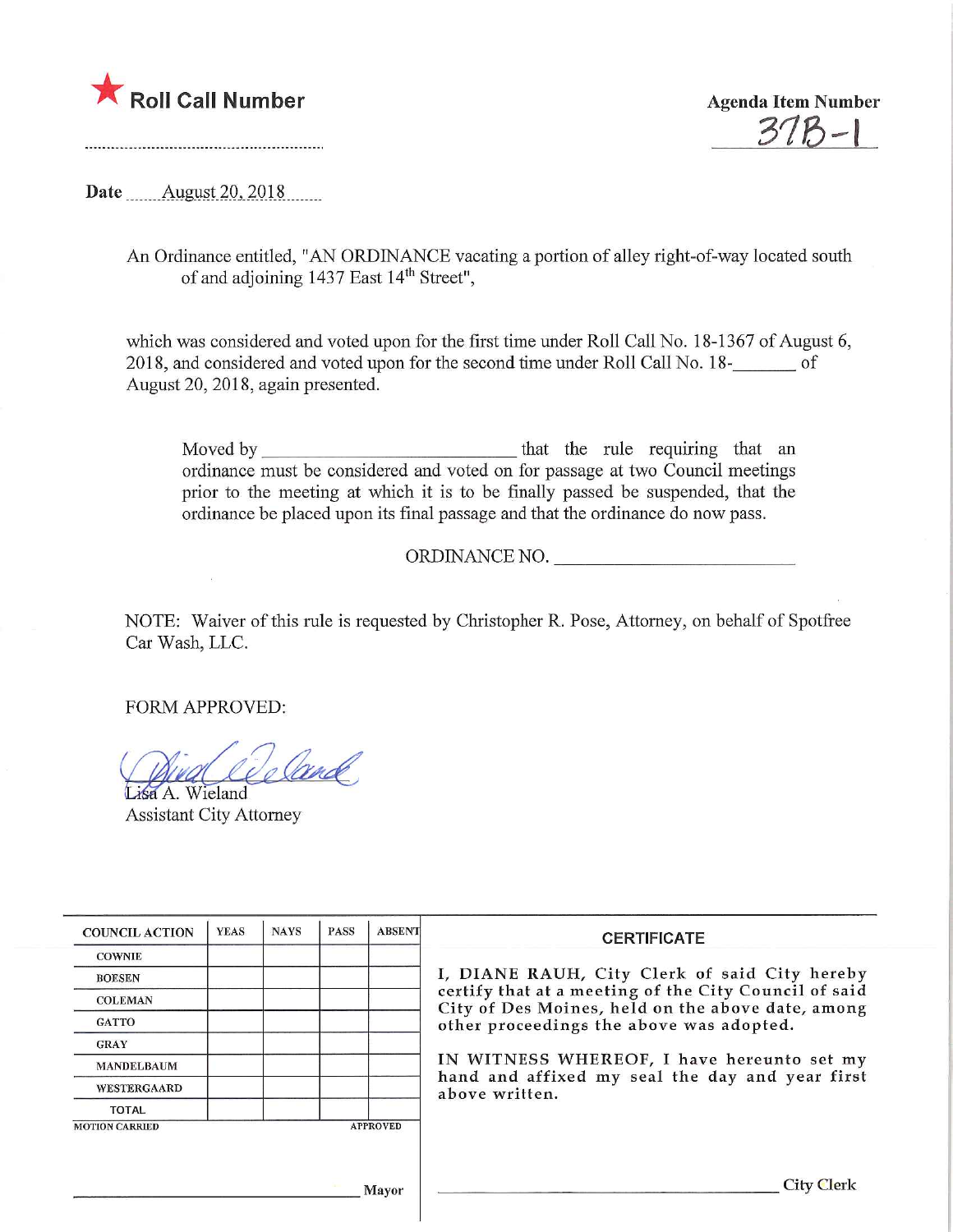## LlLLIS O'MALLEY OLSON MANNING POSE TEMPLEMAN LLP

WILLIAM J. LILLIS MICHAEL W. O'MALLEY EUGENE E. OLSON DANIEL L. MANNING. SR. CHRISTOPHER R. POSE JOEL B. TEMPLEMAN\* BRIDGET O'MALLEY KAUTZKY DANIEL M. MANNING, JR.

\*L!CENSEDIN IOWA & ILLINOIS

ATTORNEYS AT LAW (ESTABLISHED 1917} 317 SIXTH AVENUE, SUITE 300 DES MOINES, IOWA 50309-4127

JOHN CONNOLLY, JR. (1891-1975) GEORGE E. O'MALLEY (1905-1982) JOHN CONNOLLY III (1918-1998) BERNARD J. CONNOLLY (1920-1970)  $C. 1, MCMUTT (1901 - 1958)$ STREETAR CAMERON (1957-2008)

TELEPHONE (5 15) 243-8157 FAX (515) 243-3919 WWW.ULLISOMALLBY.COM Writer's direct email: cpose@lolaw.com

## August 17, 2018

Via Email to City Clerk Honorable Mayor and Members of the Des Moines City Council 400 Robert D. Ray Drive Des Moines, IA 50309

> Re: Alley Vacation Request; Item No. 37 of August  $20<sup>th</sup>$  Council Agenda – Spot Free Car Wash

Dear Honorable Mayor and Members of the Council:

I continue to represent Spot Free Car Wash in supporting a request to vacate and convey the alley adjacent to the north side of the Spot Free Car Wash location to Spot Free Car Wash. This item is on your agenda for August 20,2018 as Item No. 37.

I have received a copy of a letter from an attorney representing Mr. Don Moyer, and we disagree with the position taken in said letter. Spot Free Car Wash has a definite plan to utilize the property and incorporate the alley mto its development. See attached preliminary layout.

Mr. Moyer's letter as included in his attorney's recent letter to the council, was given to the Plan and Zoning Commission and was considered by them in making their recommendation to you to vacate the alley. The council was also given the attached consent and objection map on August 6.

The principal problem which gives rise to the need for the alley vacation conveyance request is parking that is occurring in the alley by Mr. Moyer and/or other used car businesses in the area. This parking frustrates the ability of the car wash bays to operate effectively. The parking is noted in numerous photos already on file with the City and as shown to the Plan and Zoning Commission. Interestingly, both of the attached materials illustrate and depict vehicles of Mr. Moyer's business being parked in the alley that is requested to be vacated said conveyed. If half of the alley is conveyed to Mr. Moyer, we believe the parking problem will be more difficult to solve.

It is my client's understanding after discussions with Mr. Moyer that any proposed sale of his land to Dollar General is now not going to occur.